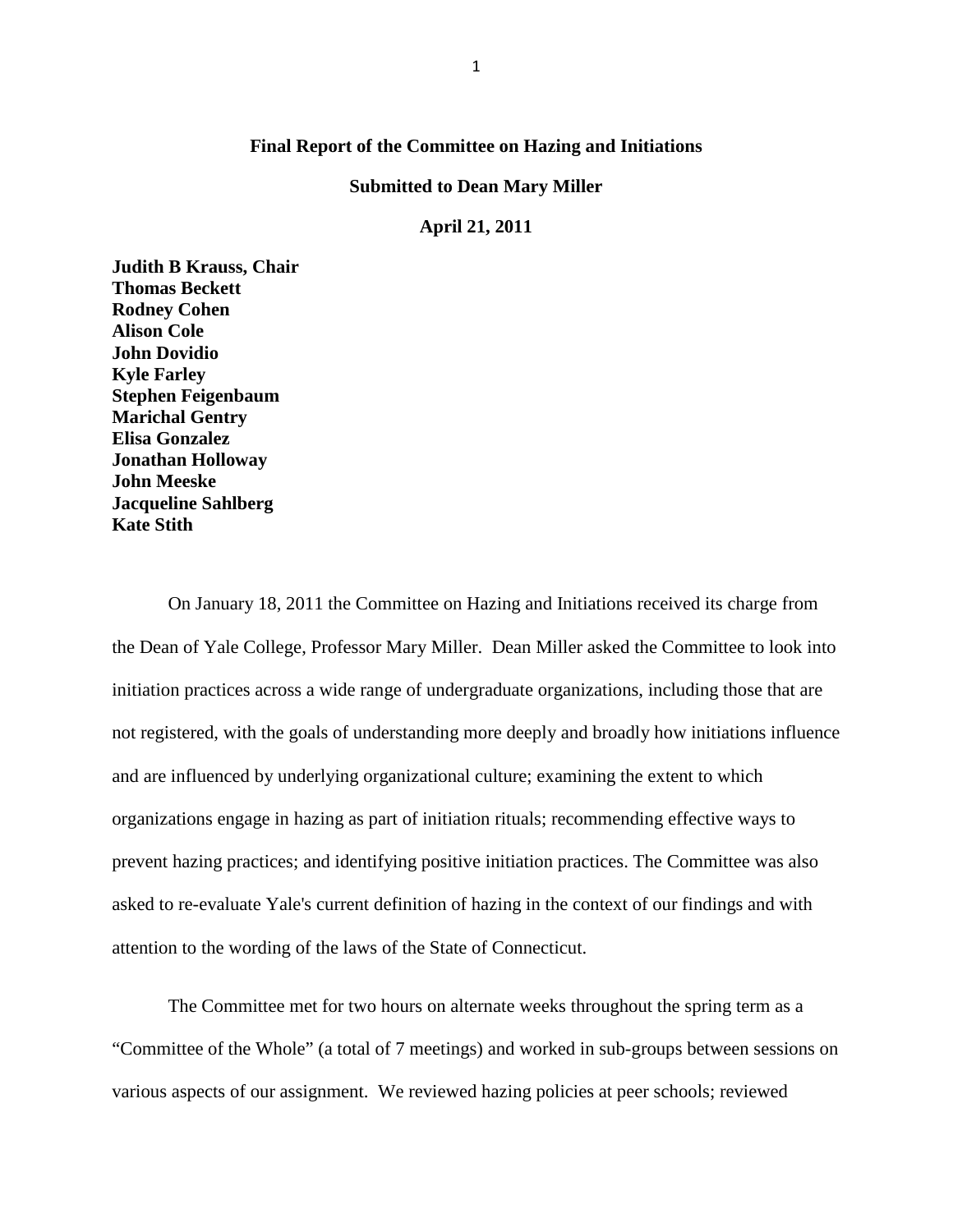relevant state law across the nation; examined the literature on hazing; explored web sites at these schools and the NCAA; and examined existing guidelines, orientation materials, and educational materials currently used by various Yale student groups.

We considered conducting interviews and focus groups with various campus organizations about initiation practices and devising a way to gather anonymous data about hazing from individual members of the Yale community. We ultimately concluded that such an effort would contribute little new information to our Committee. Sadly, we were provided with more than ample public evidence that hazing exists on our campus, and it seemed to us that our time would be better spent examining ways to prevent future occurrences. That said, we believe there is a time and place for the gathering of more granular data about hazing as well as about positive initiation practices as reflected in our recommendations below. We think such data will be more effectively gathered by peers and student organizations for the purpose of hazing education and prevention; we address this matter in our recommendations.

The Committee spent considerable time reviewing Yale's existing policies on hazing as well as those of our peer universities. We concluded that Yale's policies need to be expanded, beyond the letter of Connecticut law, to hold organizations, including their leaders and responsible members, accountable for initiation practices and hazing; and to include effects on third parties. What follows under Recommendation # 1 is our proposed YCDO Statement on Hazing. We envision that this "Statement" as a whole would appear on a newly designed YCDO Web page dedicated to information about hazing and initiations, would be published annually in the Yale Bulletin and other appropriate campus publications, and would be circulated as part of various orientation materials to student organizations and teams. We also recommend that our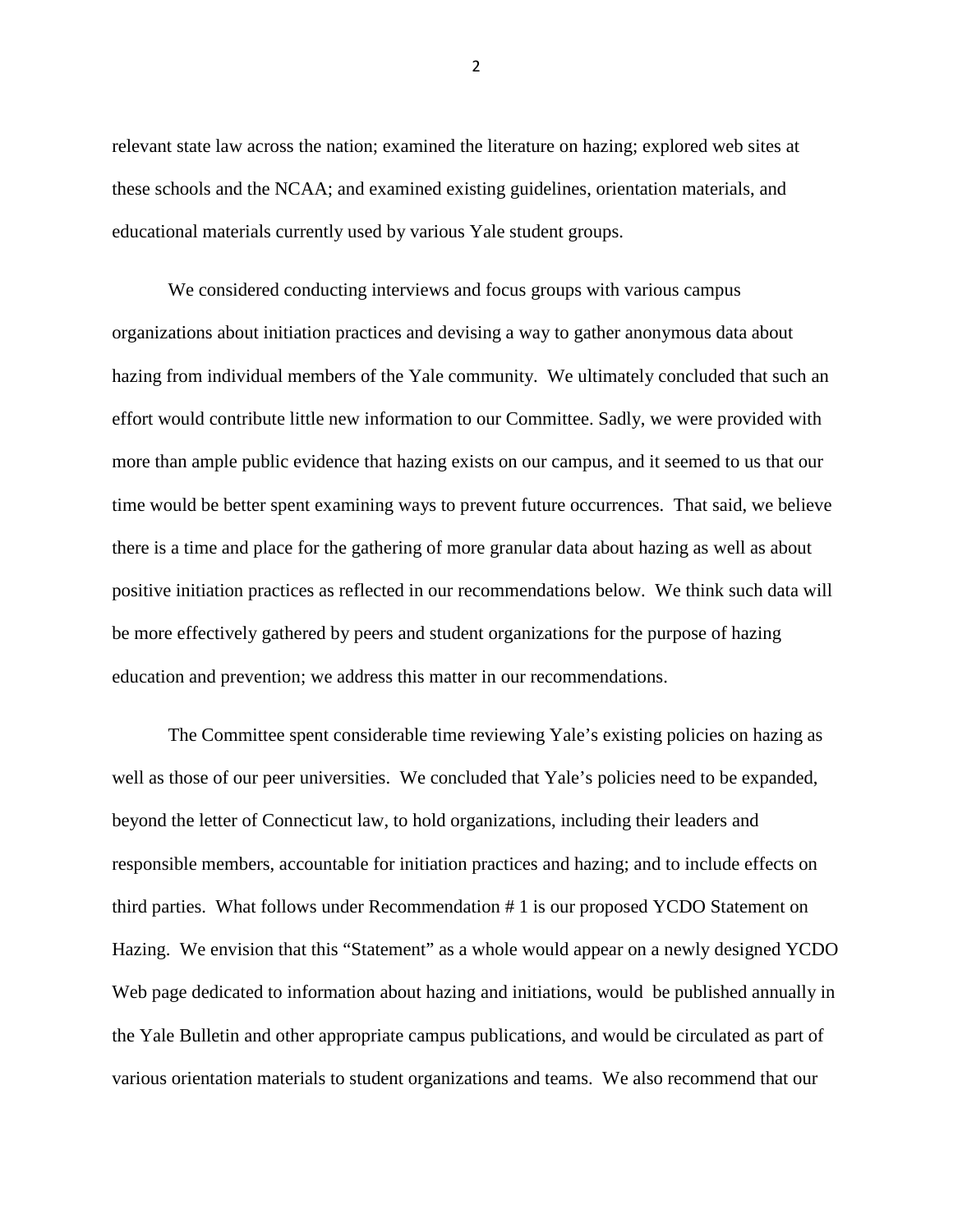proposed definition of "Hazing" be reviewed, vetted, and ultimately approved for inclusion in the Undergraduate Regulations.

**Recommendation #1: Revise the Undergraduate Regulations such that student organizations, their leaders and responsible members can be held accountable for hazing activities, and expand the definition of hazing to include effects on third parties. We propose a specific definition below.** 

#### **PROPOSED YALE COLLEGE STATEMENT ON HAZING**

"The mission of Yale College is to seek exceptionally promising students of all backgrounds from across the nation and around the world and to educate them, through mental discipline and social experience, to develop their intellectual, moral, civic, and creative capacities to the fullest. The aim of this education is the cultivation of citizens with a rich awareness of our heritage to lead and serve in every sphere of human activity." (The University Mission Statement)

"Yale College is an academic community dedicated to the advancement of learning. Students freely associate themselves with the College and in doing so affirm their commitment to a philosophy of mutual tolerance and respect. All students admitted to Yale should understand the responsibility thus placed upon them. If any member of the community should interfere with its functions or show himself or herself unable or unwilling to assist in them, the community may find it necessary to protect itself by suspending or terminating his or her membership. Indeed, by formal vote the Yale College Faculty has affirmed: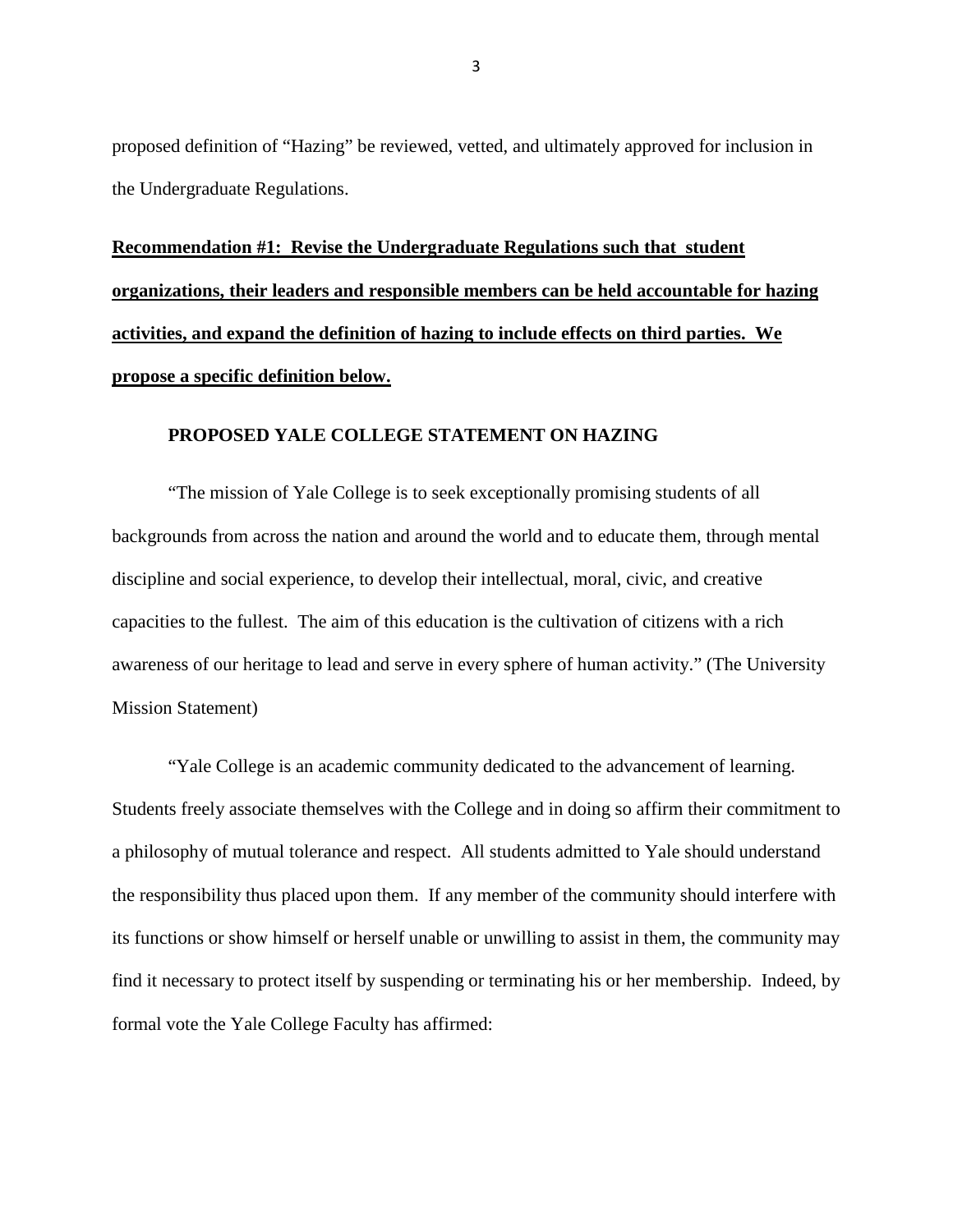- 1. Its commitment to protect free expression and peaceful dissent and to preserve mutual respect and charitable relations among all members of the Yale community.
- 2. Its belief that physical restriction, coercion, or intimidation of any member of that community is contrary to the basic principles of the University.
- 3. Its expectation that such action will ordinarily result in temporary or permanent separation from Yale College." (Yale Undergraduate Regulations, General Conduct and Discipline, p.3)

"Students must recognize that Yale College exists within a larger community that has its own laws and standards of behavior and that membership in Yale College confers no exemption from those laws and standards. Unruly behavior or illegal or destructive acts that adversely affect the community surrounding the Yale campus will not be condoned." (Yale Undergraduate Regulations, General Conduct and Discipline, p.3)

### **Hazing**

Because it violates our community values and standards, Yale College prohibits all acts of hazing. Hazing includes any action that violates Connecticut hazing law (see Box 1, CT General Statute, Section 53-23a, Hazing) as well as additional violations spelled out in the Yale College regulations.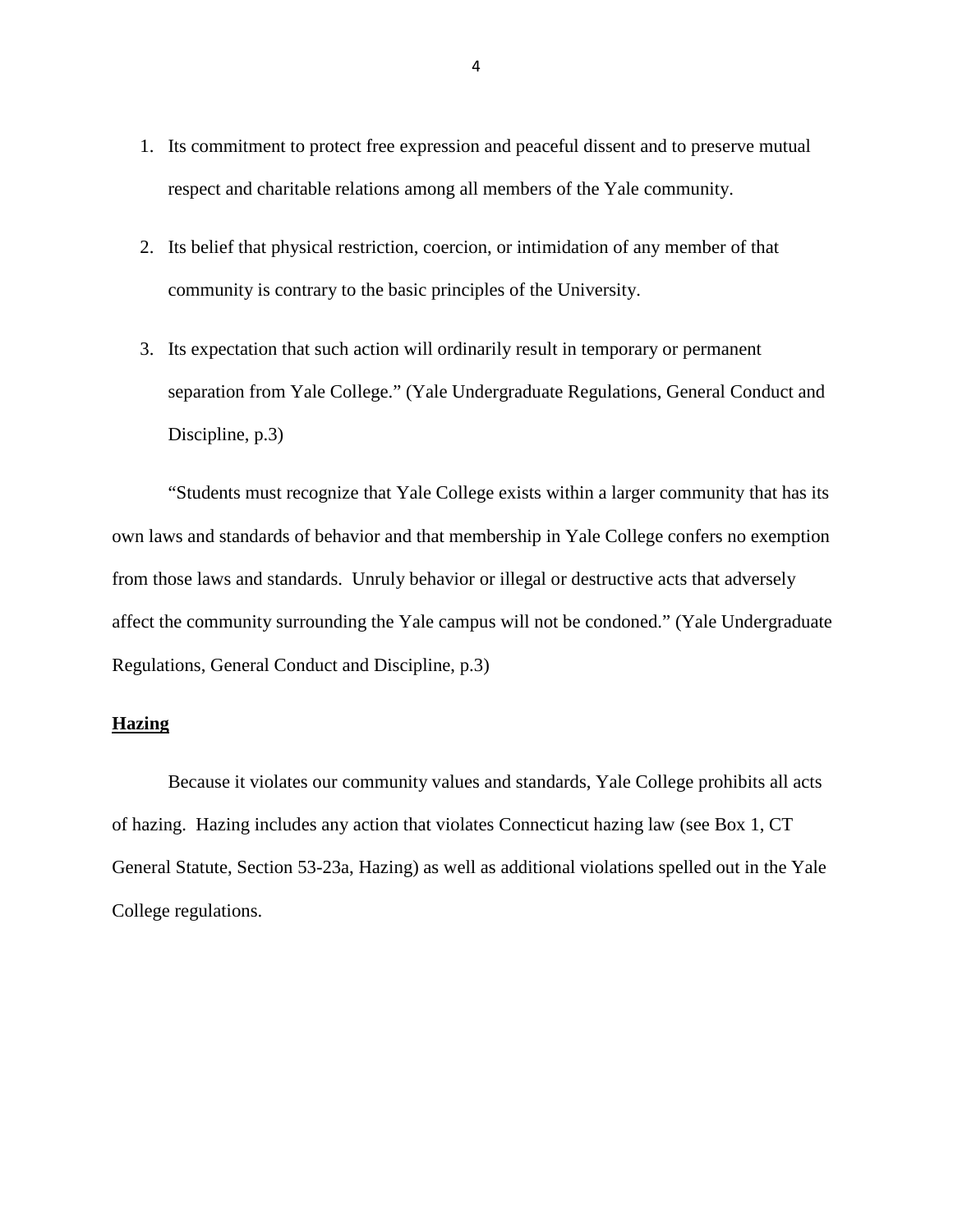| Box 1                                                                                                                                                                                                                                                                                                                                                                                                                                                                                                                                                                                                                                                                                                                                                                                                                                                                                                                                                                                                                                                                                                                                                                                                                                                                                                                                                                                                                                                                                                                                                                                                                                                                                                                                                                                                                                                                                                                                                                                                                                                                                                                                                                                                                                 |
|---------------------------------------------------------------------------------------------------------------------------------------------------------------------------------------------------------------------------------------------------------------------------------------------------------------------------------------------------------------------------------------------------------------------------------------------------------------------------------------------------------------------------------------------------------------------------------------------------------------------------------------------------------------------------------------------------------------------------------------------------------------------------------------------------------------------------------------------------------------------------------------------------------------------------------------------------------------------------------------------------------------------------------------------------------------------------------------------------------------------------------------------------------------------------------------------------------------------------------------------------------------------------------------------------------------------------------------------------------------------------------------------------------------------------------------------------------------------------------------------------------------------------------------------------------------------------------------------------------------------------------------------------------------------------------------------------------------------------------------------------------------------------------------------------------------------------------------------------------------------------------------------------------------------------------------------------------------------------------------------------------------------------------------------------------------------------------------------------------------------------------------------------------------------------------------------------------------------------------------|
| CT General Statutes: Sec. 53-23a. Hazing.                                                                                                                                                                                                                                                                                                                                                                                                                                                                                                                                                                                                                                                                                                                                                                                                                                                                                                                                                                                                                                                                                                                                                                                                                                                                                                                                                                                                                                                                                                                                                                                                                                                                                                                                                                                                                                                                                                                                                                                                                                                                                                                                                                                             |
| (a) For purposes of this section:<br>(1) "Hazing" means any action which recklessly or intentionally endangers the health or safety<br>of a person for the purpose of initiation, admission into or affiliation with, or as a condition for<br>continued membership in a student organization. The term shall include, but not be limited to:<br>(A) Requiring indecent exposure of the body;<br>(B) Requiring any activity that would subject the person to extreme mental stress, such as sleep<br>deprivation or extended isolation from social contact;<br>(C) Confinement of the person to unreasonably small, unventilated, unsanitary or unlighted<br>areas:<br>(D) Any assault upon the person; or<br>(E) Requiring the ingestion of any substance or any other physical activity which could<br>adversely affect the health or safety of the individual. The term shall not include an action<br>sponsored by an institution of higher education which requires any athletic practice,<br>conditioning, or competition or curricular activity.<br>(2) "Student organization" means a fraternity, sorority or any other organization organized or<br>operating at an institution of higher education.<br>(b) No student organization or member of a student organization shall engage in hazing any<br>member or person pledged to be a member of the organization. The implied or express consent<br>of the victim shall not be a defense in any action brought under this section.<br>(c) A student organization which violates subsection (b) of this section (1) shall be subject to a<br>fine of not more than one thousand five hundred dollars and (2) shall forfeit for a period of not<br>less than one year all of the rights and privileges of being an organization organized or operating<br>at an institution of higher education.<br>(d) A member of a student organization who violates subsection (b) of this section shall be<br>subject to a fine of not more than one thousand dollars.<br>(e) This section shall not in any manner limit or exclude prosecution or punishment for any<br>crime or any civil remedy.<br>A deliberate attempt to commit any of the above offenses is in itself an offense. |
|                                                                                                                                                                                                                                                                                                                                                                                                                                                                                                                                                                                                                                                                                                                                                                                                                                                                                                                                                                                                                                                                                                                                                                                                                                                                                                                                                                                                                                                                                                                                                                                                                                                                                                                                                                                                                                                                                                                                                                                                                                                                                                                                                                                                                                       |

In addition to CT law, Yale College defines hazing to include initiation or affiliation activities that intentionally or recklessly endanger physical or mental health; that intimidate, denigrate, or humiliate persons pledging or seeking membership, or seeking to retain membership, in a registered or unregistered student organization or on an athletic team; or that intimidate, denigrate, or humiliate third parties who are witness to or subject to such activities. Because hazing is an organizational activity, the organization, its officers, and responsible members will be held accountable for hazing violations.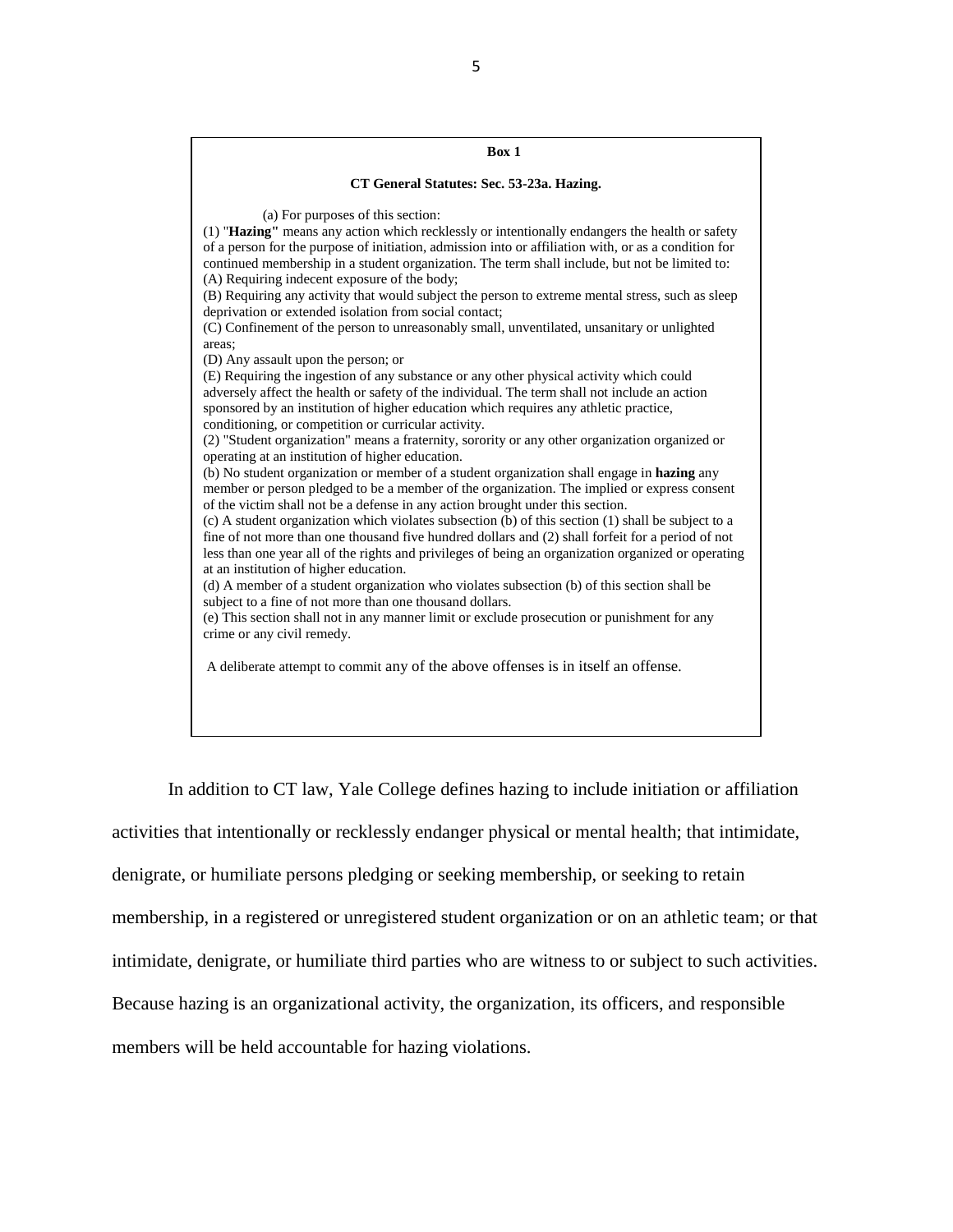Hazing is an offense whether it occurs on or off campus. The Yale College Executive Committee will not consider the implied or express consent of the person being hazed as a defense; nor will it consider the use of alcohol or drugs as a mitigating factor. To the contrary, in the context of hazing, the use of alcohol or drugs will be considered an express attempt to impair judgment, likely contributing to reckless behavior.

Pursuant to Yale policies, a student who commits a disciplinary offense while under the influence of alcohol or drugs will be referred to the substance abuse counselor at the University Health Services. Any record of such a visit is confidential to the substance abuse counselor and does not become part of a student's Yale College Record.

All undergraduate student organizations, whether registered or unregistered, $<sup>1</sup>$  $<sup>1</sup>$  $<sup>1</sup>$  must</sup> provide the Yale College Dean's Office with contact information for all undergraduate officers (or their equivalent) and faculty or alumni advisors (if any) and complete a non-hazing attestation form. Registered groups will furnish this information as part of the registration process. Unregistered groups must furnish this information to the Yale College Dean's Office by October  $1<sup>st</sup>$ .

Where harm or the potential for harm occurs to any person or persons as a result of hazing by members of a student group, the hosts of the event as well as the individuals directly involved and officers of the organization (or their equivalent) can be held personally responsible.

<span id="page-5-0"></span> $1$  There are over 300 registered undergraduate student organizations in Yale College and an unknown number of unregistered student organizations. Examples include but are not limited to athletic clubs, Varsity teams, fraternities, sororities, singing groups, junior and senior societies, drama groups, comedy groups, political groups, cultural houses, tour guides, student government organizations, and residential colleges.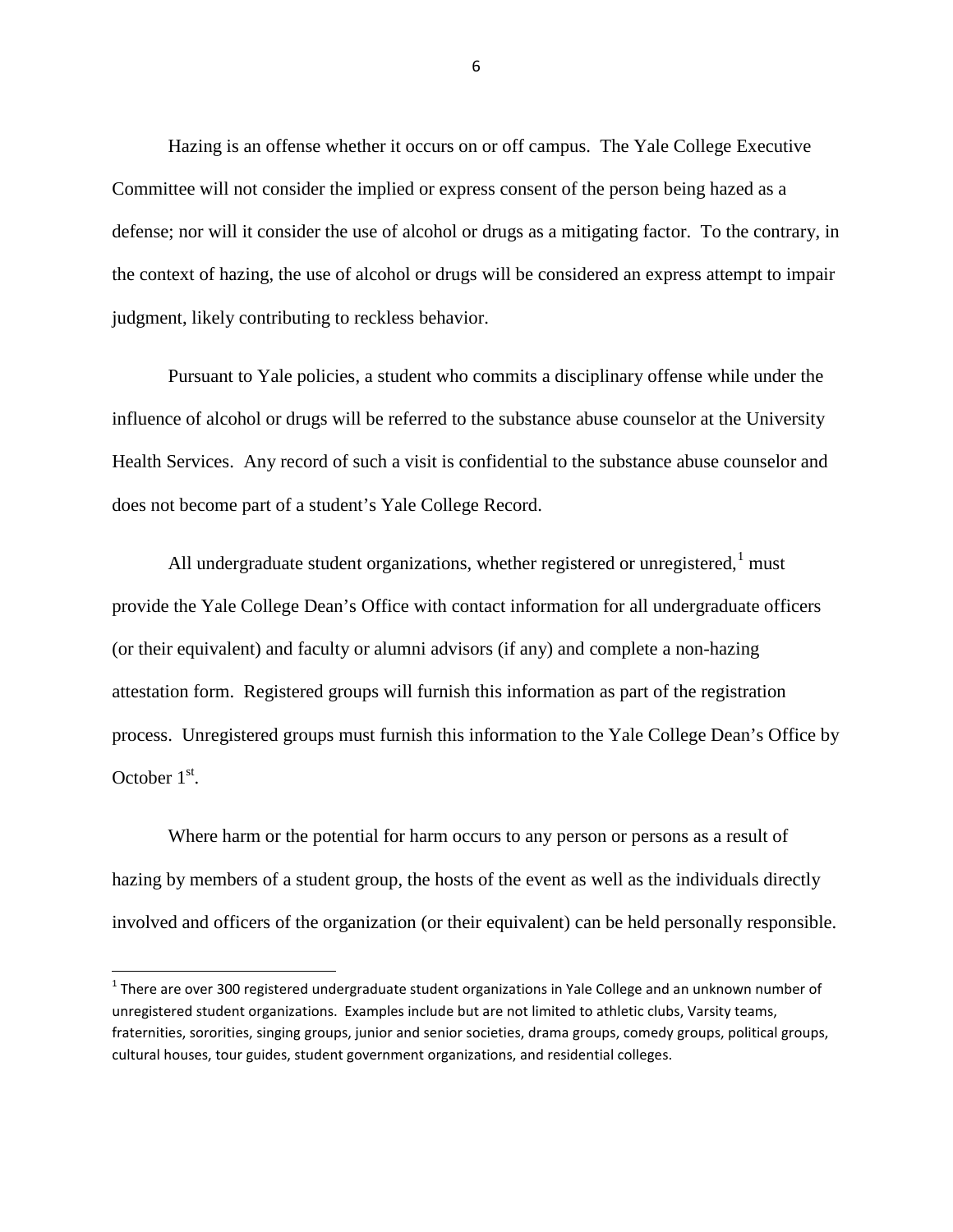With respect to possible disciplinary action against all such persons, the Executive Committee may consider as mitigating factors efforts made to prevent the harmful or potentially harmful situation, as well as their cooperation with the Executive Committee's investigation of the situation.

---------------------------------------------------------------------------------------------------------------------

Further, our Committee makes recommendations that might provide students, studentleaders, faculty, coaches, and administrators with better education and understanding about hazing and initiation practices as well as tools for prevention.

### **Recommendation # 2: Establish a clear and consistent link between hazing activities and accountability of both organizations and individuals.**

As a Committee, we were very impressed with the Cornell Web page ([http://hazing.cornell.edu/hazing/\)](http://hazing.cornell.edu/hazing/) that linked narratives and examples of hazing with disciplinary outcomes. It was a clear "these are the likely consequences" message. The Committee believes the YCDO can take a similar posture going forward if the undergraduate regulations are expanded to hold organizations, as well as their individual leaders and responsible members, accountable.

In the context of holding organizations accountable, we discussed the idea of an "in good standing" criteria for student organizations, both registered and unregistered. Organizations in good standing would have the privilege of recruiting new members from among the Yale undergraduate community and/or using University space (if they are a registered organization). Good standing might be simply defined as having a record clear of any disciplinary actions for a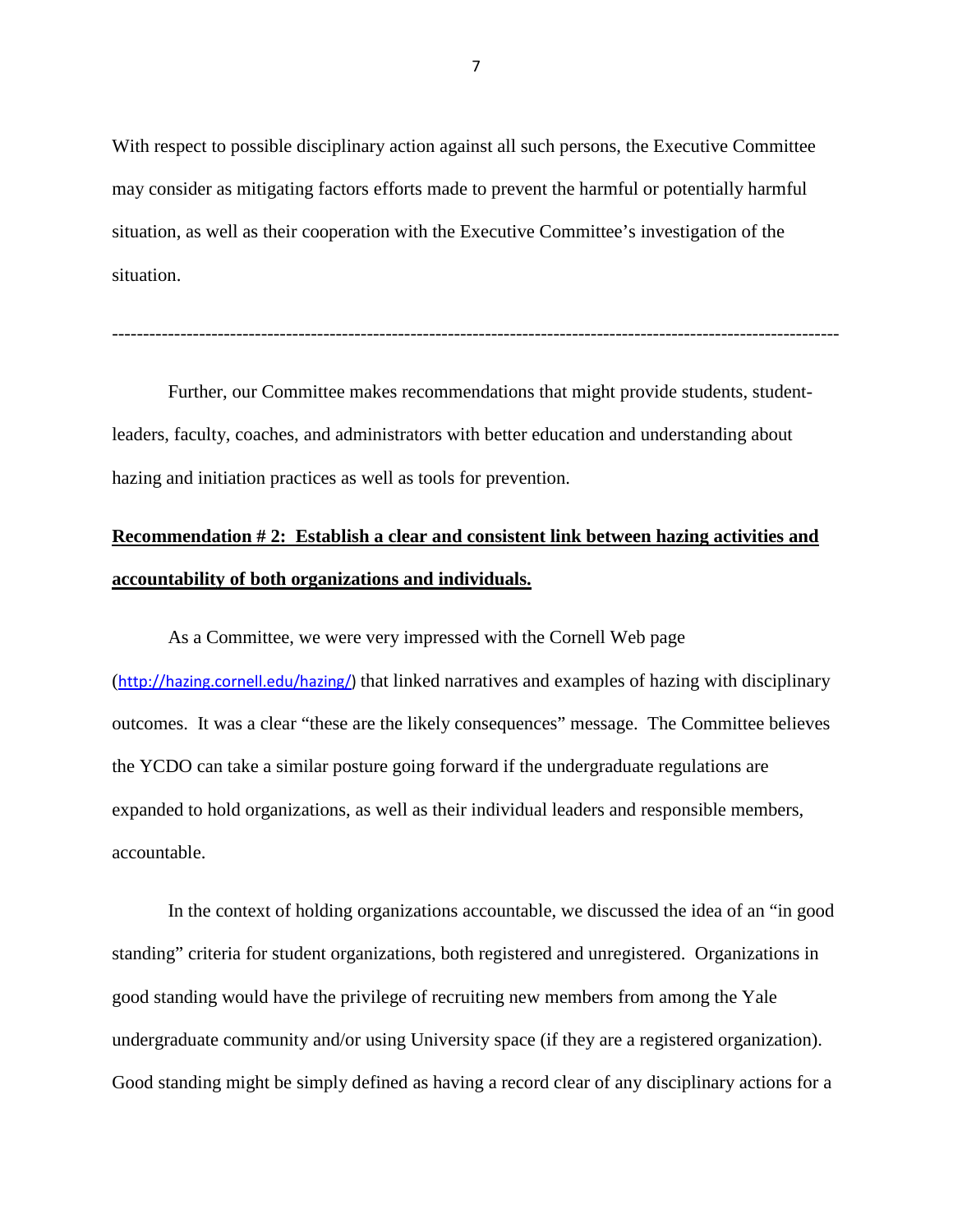full term; having signed an anti-hazing attestation form; having leadership who participated in at least one anti-hazing and sexual harassment orientation; and, where appropriate, being in good standing with their national organization (for example, being up to date on annual dues and free of any disciplinary or probationary actions). Over time and with input from student groups, the definition might be expanded to include other elements. Organizations not in good standing would be prohibited from recruiting new members and from whatever other privileges similar organizations enjoy on the Yale campus.

# **Recommendation #3: Create a prominent, easy to find, Web page for the purposes of clarification of policies on hazing, education about hazing, and student narratives/examples of hazing and its outcomes.**

The Cornell University's Web page ([http://hazing.cornell.edu/hazing/\)](http://hazing.cornell.edu/hazing/) on hazing offers a model for the development of a Yale Web page. We believe this should be a student-led initiative with input from administration; the YCC might take the lead and there is a student member of our Committee who is eager to be involved. The Web page should have a variety of links to good external sources about initiation and hazing; to the YCDO Executive Committee Annual Report; to student-written narratives and examples that illustrate the unanticipated consequences of hazing and that educate about the distinction between initiation and hazing; and to explicit descriptions about the likely disciplinary consequences of hazing.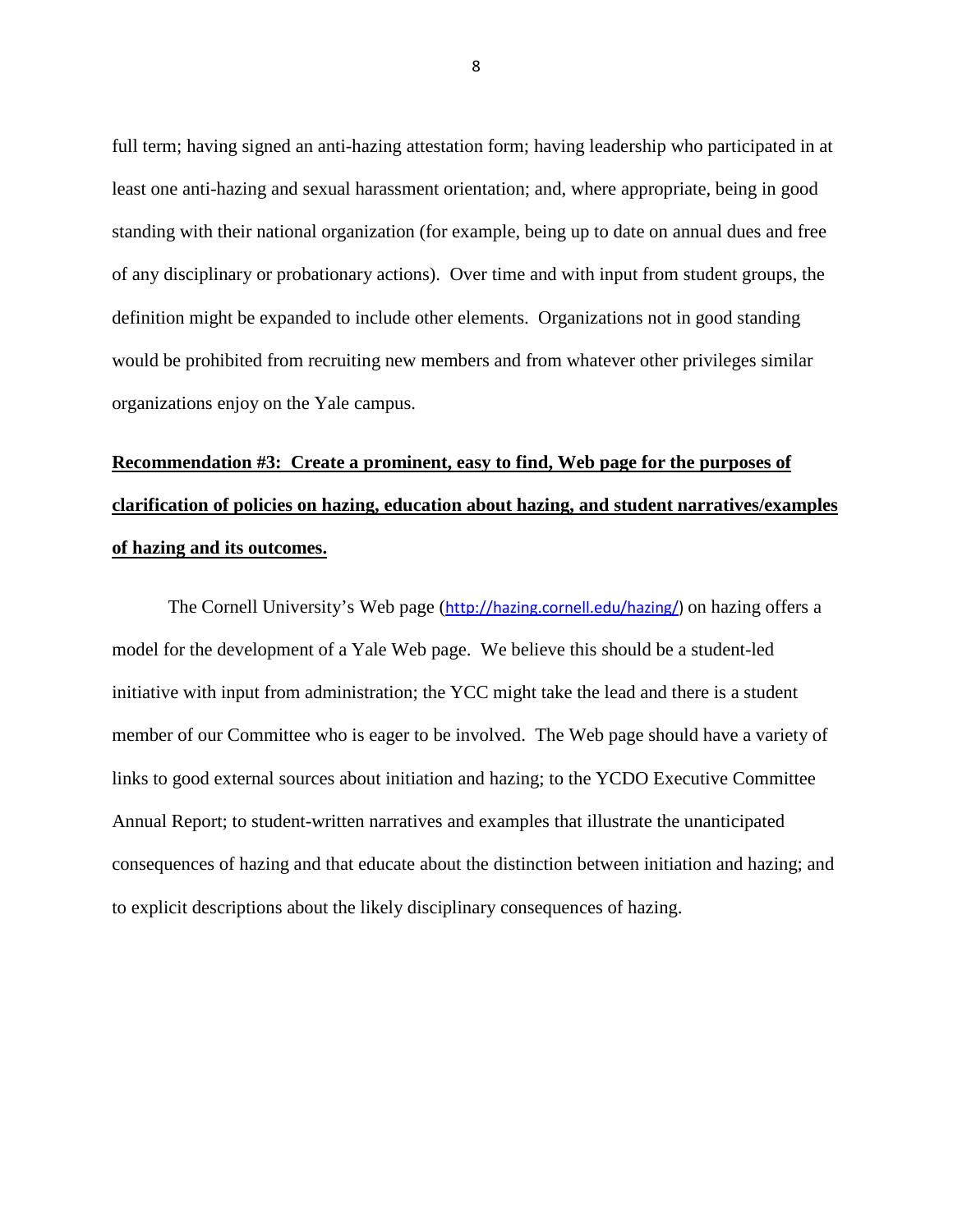**Recommendation # 4: Incorporate hazing orientation materials into already existing or newly developing orientations (for example, the newly recommended orientation on Sexual Harassment).** 

The Committee believes that material about hazing and initiations can and should be readily incorporated into existing orientation programs since there is considerable overlap with programs that already address alcohol, peer pressure, and sexual harassment. Material should be integrated into Freshman Counselor, Peer Liaison, and Old Campus Fellow training. Coaches should be encouraged to take a more proactive role. In the Athletics Department, the Kiphuth Leadership Program already incorporates hazing/initiation material into its education programs for captains and other team leaders. Deans and Masters should be encouraged to pro-actively address hazing not only with freshmen, but with sophomores, juniors and seniors who tend to be in leadership positions in various undergraduate organizations.

### **Recommendation # 5: Form an Inter-Fraternity & Sorority Council (IFSC)**

We believe the time is right to gather the Presidents of all the fraternities and sororities and propose a joint IFSC. Such a Council would have a broader purpose than simply monitoring initiations. It could be a forum for discussion and development of "best practices" among the fraternities and sororities. It could be a way to promote philanthropic and community service efforts. It might become an incubator for setting standards of citizenship among the Greek organizations. We propose that there be a specific liaison/advisor from the YCDO and that the Council meet with the YCDO liaison at least once each term for the purpose of reviewing guidelines for initiation practices and undergraduate regulations, with special emphasis on the most high risk behaviors: hazing, sexual harassment, and alcohol use.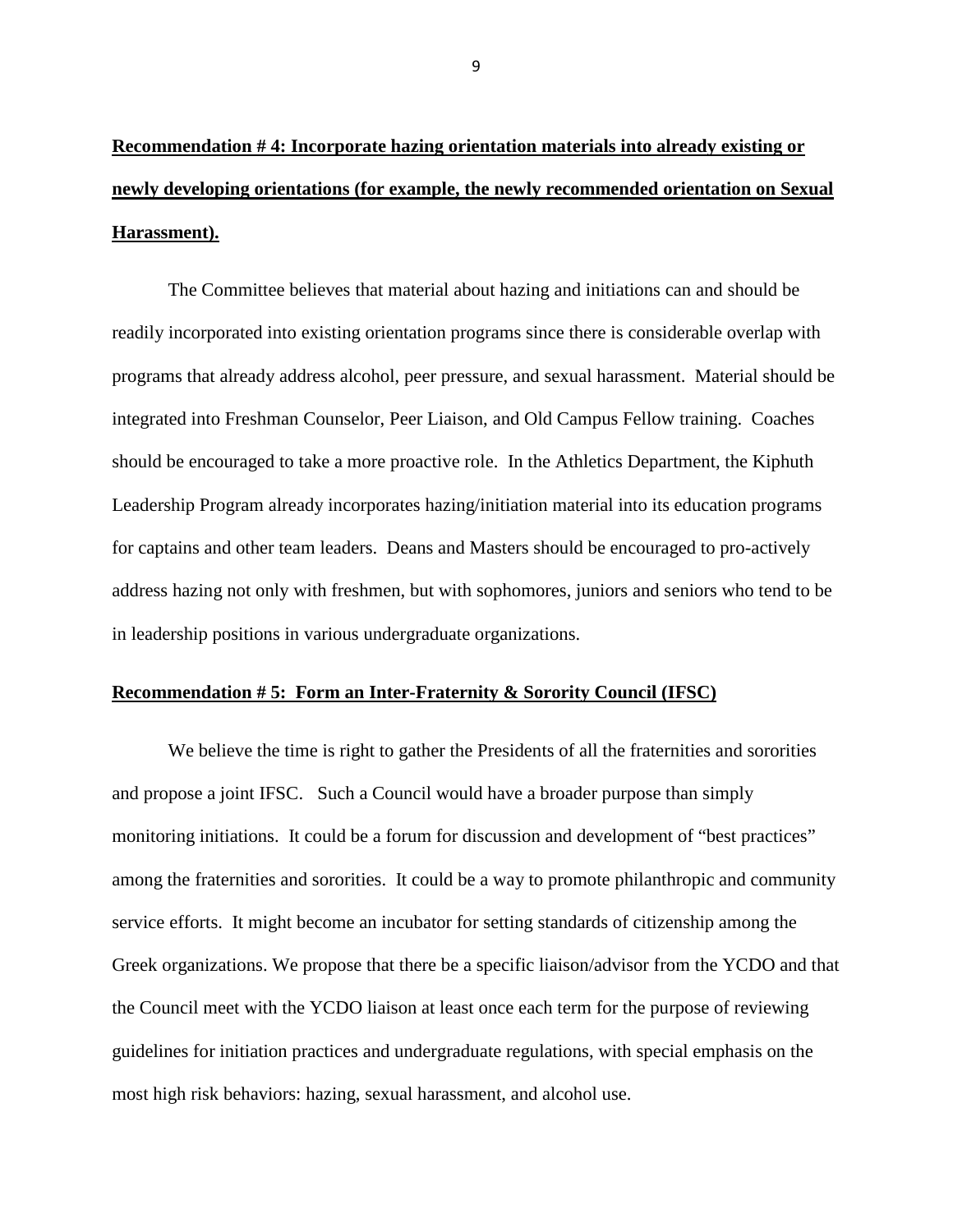One example is the Council at the University of Pennsylvania, comprised of the leadership from the Inter-Fraternity Council, the Pan-Hellenic Council, and the Multicultural Greek Council. This council meets regularly with representatives from the central administration, provides academic support and community education for the pledge process, encourages closer communication with national organizations, organizes community service events, and helps coordinate non-IFSC social events.

## **Recommendation # 6: We recommend that all fraternities and sororities adjust their pledge practices to correspond with national guidelines and the practices of peer institutions.**

Many peer institutions as well as national offices of fraternities and sororities do not permit fall term rush/initiation of freshmen. We recommend that all fraternities and sororities at Yale conduct their freshman rush and initiation processes in the spring term. We believe this would allow for better planning on the part of fraternity and sorority leadership and would give freshmen time to get settled into their residential colleges and academic routines before making a decision to join a fraternity or sorority. The College would also have more time to engage freshmen and fraternity/sorority leadership in relevant orientation programs.

# **Recommendation # 7: Identify advisors who can work with groups to develop positive initiation practices, avoid hazing violations, and create new orientation programs to coincide with scheduled pledge, tap, and rush activities.**

Many undergraduate organizations already have natural advisors. Athletic teams have coaching staff and, in some instances, also have faculty mentors. The YCDO can work with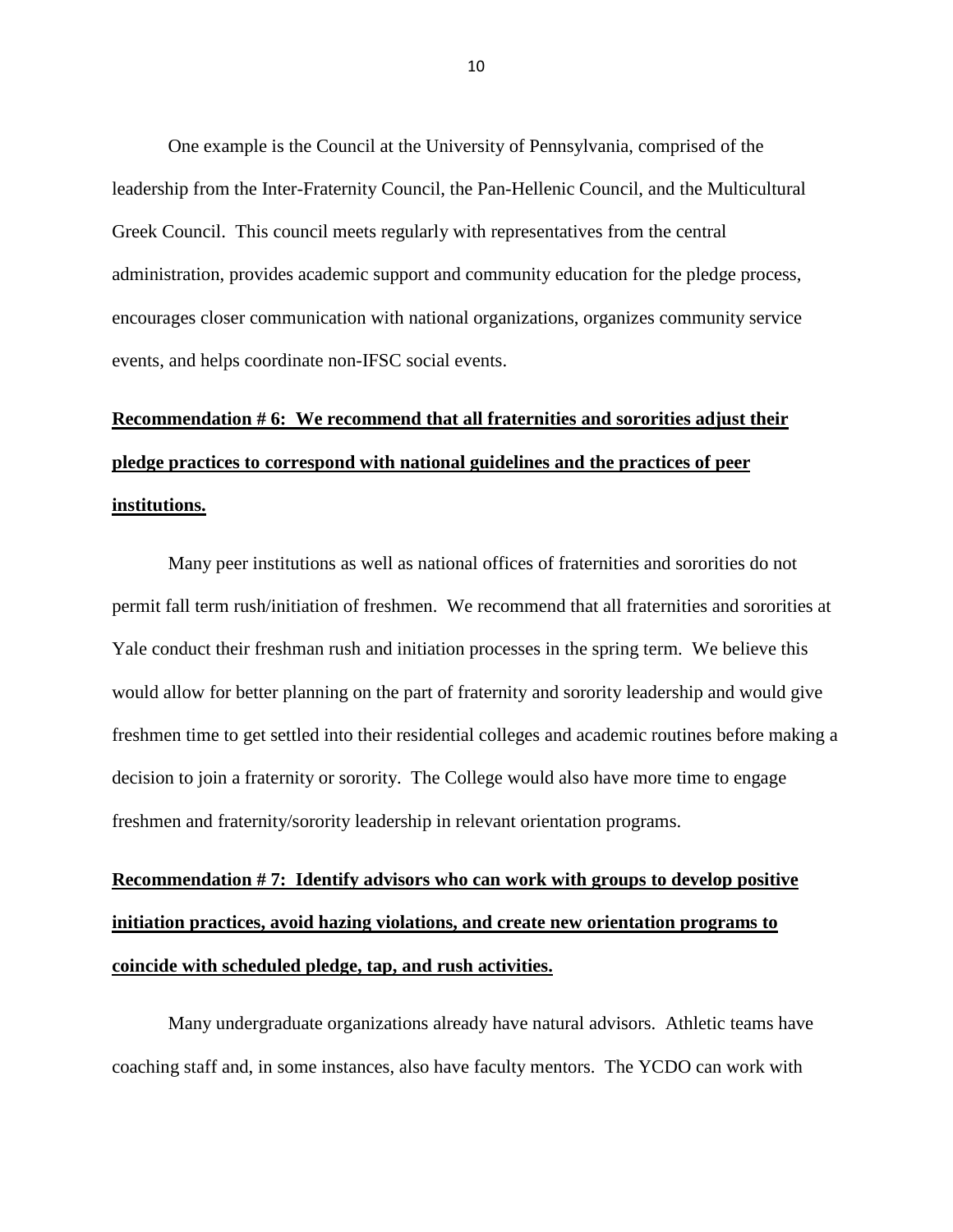Athletics to develop the capacity of coaching staff to be proactive about initiation and hazing practices and also to further develop the faculty mentor program. Senior Societies have older alumni and faculty members who might be cultivated to serve a more active role in advising, and they have a Senior Society Council which could develop a more active liaison to the YCDO. Singing groups have the Singing Council that already has a relationship with the YCDO. There are members of the faculty and administration in the University who are former members of many other groups. The YCDO might explore developing advisor relationships using these former members. The Committee did not have time to identify each and every undergraduate organization, but recommends that the YCDO systematically explore the possibility of developing advisor roles for as many of these groups as possible.

# **Recommendation # 8: Consider the creation of a Yale College Deans Office fund for undergraduate organizations to promote positive initiation practices such as team-building and leadership activities.**

Such a fund might be available to registered undergraduate student organizations in good standing through an application process at the beginning of each term. Examples of activities organizations might propose might include modest team-building activities, leadership workshops, and the purchase of media materials on group and leadership development, or website development funds.